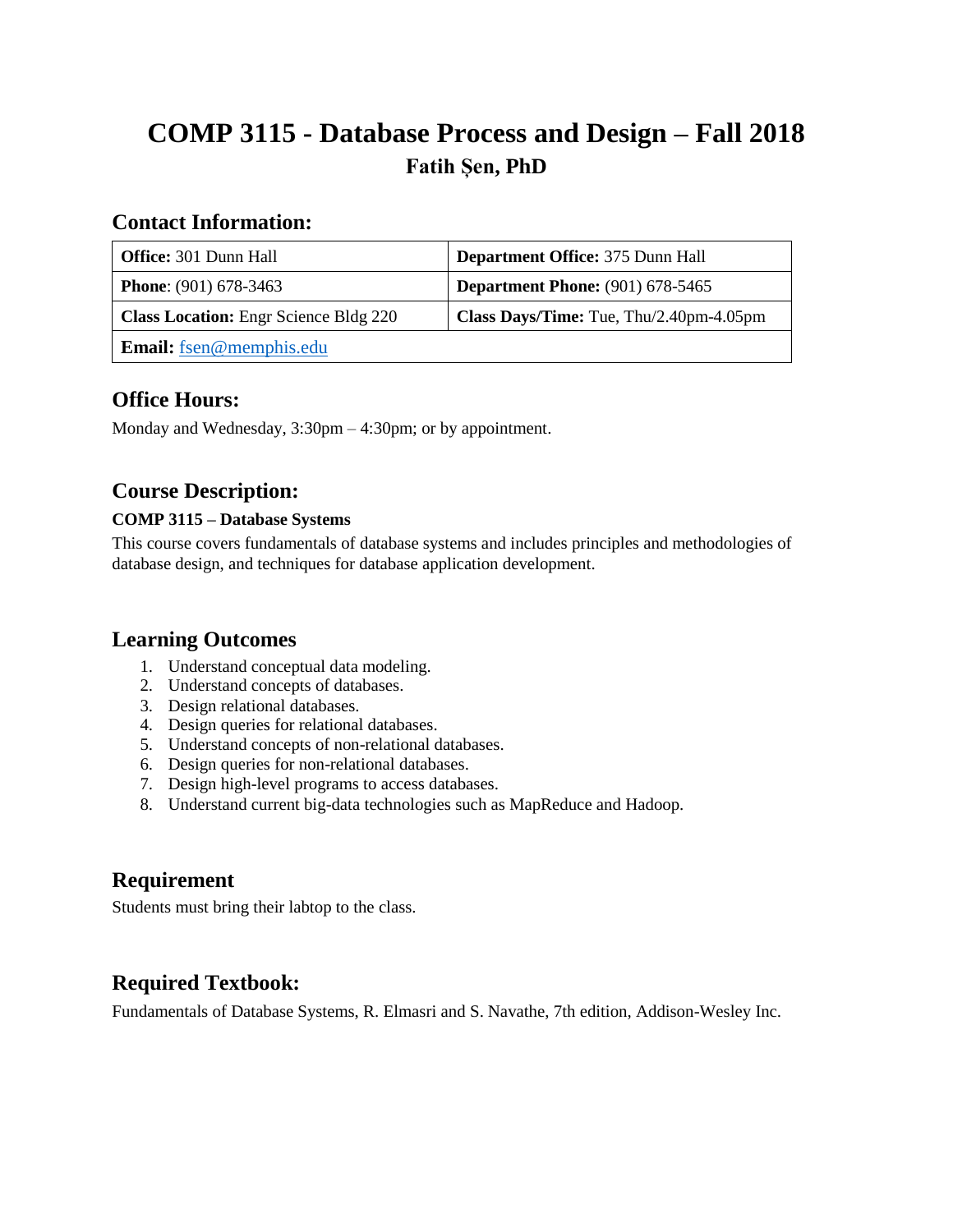### **Evaluation:**

#### **Grading Scale:**

| $A+$ | ≥ 96%  |
|------|--------|
| A    | 90-95% |
| B+   | 87-89% |
| B    | 81-86% |
| B-   | 79-80% |
| $C+$ | 77-78% |
| C    | 71-76% |
| C-   | 69–70% |
| D+   | 67-68% |
| D    | 60-66% |
| F    | < 59%  |

#### **Grading:**

- 1. Midterm Thursday, Oct  $18<sup>th</sup>$ , 2.40pm-4.05pm: 20%
- 2. Assignments: 15%
- 3. Project: 15%
- 4. Final Exam Tuesday, Dec  $11<sup>th</sup>$ , 1.00pm-3.00pm: 25%
- 5. Quiz: 15%
- 6. Attendance: 10%

# **Course Policies:**

**Late Policy:** Without prior request, no late work will be accepted. All late submission maybe accepted at a penalty of 15% per day for no more than THREE days.

**Testing Policy**: All the midterm exams given are closed book/note/laptop/neighbor. But students are allowed to bring one cheat sheet (one piece of letter-size paper) for quick reference. Midterm exams are not cumulative. There will NOT be any makeup exams unless there is a documented emergency.

**Homework Assignment and Project Report Policy**: It is recommended that students use a word processing software (e.g., Word or LaTeX) to type their homework solutions or project report, then submit well-formatted PDF files.

# **Plagiarism/Cheating Policy:**

Plagiarism or cheating behavior in any form is unethical and detrimental to proper education and will not be tolerated. All work submitted by a student (projects, programming assignments, lab assignments, quizzes, tests, etc.) is expected to be a student's own work. The plagiarism is incurred when any part of anybody else's work is passed as your own (no proper credit is listed to the sources in your own work) so the reader is led to believe it is therefore your own effort. Students are allowed and encouraged to discuss with each other and look up resources in the literature (including the internet) on their assignments, but